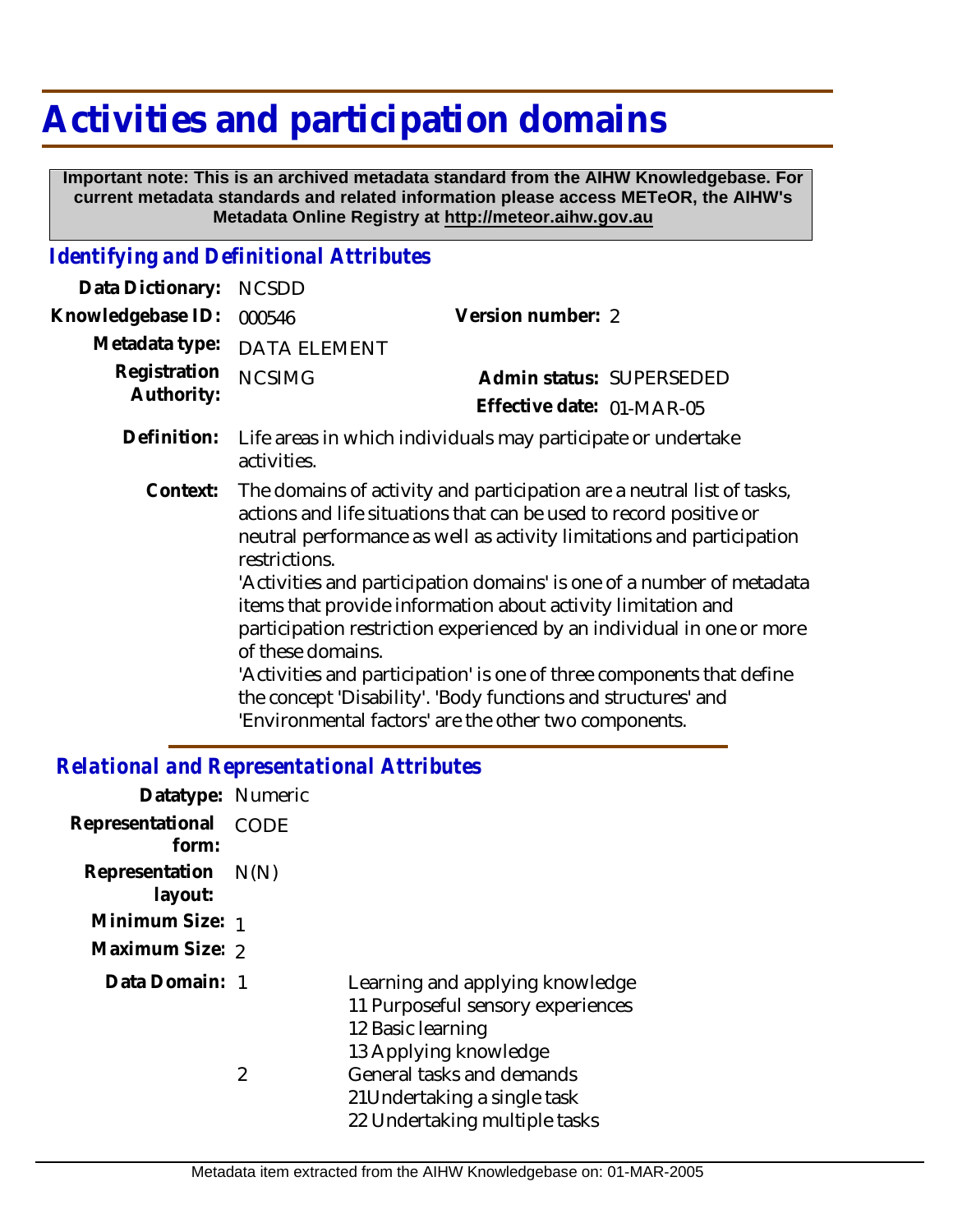|   | 23 Carrying out daily routine<br>24 Handling stress and other psychological<br>demands |
|---|----------------------------------------------------------------------------------------|
| 3 | Communication                                                                          |
|   | 31Communicating-receiving                                                              |
|   | 32 Communicating-producing                                                             |
|   | 33 Conversation and use of communication devices                                       |
|   | and techniques                                                                         |
| 4 | Mobility                                                                               |
|   | 41 Changing and maintaining body position                                              |
|   | 42 Carrying, moving and handling objects                                               |
|   | 43 Walking and moving                                                                  |
|   | 44 Moving around using transportation                                                  |
| 5 | Self-care                                                                              |
|   | 51 Washing oneself                                                                     |
|   | 52 Caring for body parts                                                               |
|   | 53 Toileting                                                                           |
|   | 54 Dressing                                                                            |
|   | 55 Eating and drinking                                                                 |
|   | 56 Looking after one's health                                                          |
| 6 | Domestic life                                                                          |
|   | 61 Acquisition of necessities                                                          |
|   | 62 Household tasks                                                                     |
|   | 63 Caring for household objects and assisting others                                   |
| 7 | Interpersonal interactions and relationships                                           |
|   | 71 General interpersonal interactions                                                  |
|   | 72 Particular interpersonal interactions                                               |
| 8 | Major life areas                                                                       |
|   | 81 Education                                                                           |
|   | 82 Work and employment                                                                 |
|   | 83 Economic life                                                                       |
| 9 | Community, social and civic life                                                       |
|   | 91 Community life                                                                      |
|   | 92 Recreation and leisure                                                              |
|   | 93 Religion and spirituality                                                           |
|   | 94 Human rights                                                                        |
|   | 95 Political life and citizenship                                                      |
|   | se: The 'Activities and participation domains' metadata item consists                  |
|   | of a single, neutral list of activity and participation domains that                   |

are grouped together. The list consists of domains (single digit level of coding) and more detailed categories; either level of detail may be chosen for use. The list may be used to differentiate some domains as activities and other domains as participation or the user may treat each domain as both activity and participation. The World Health Organization suggests the list be used in one of **Guide For Us**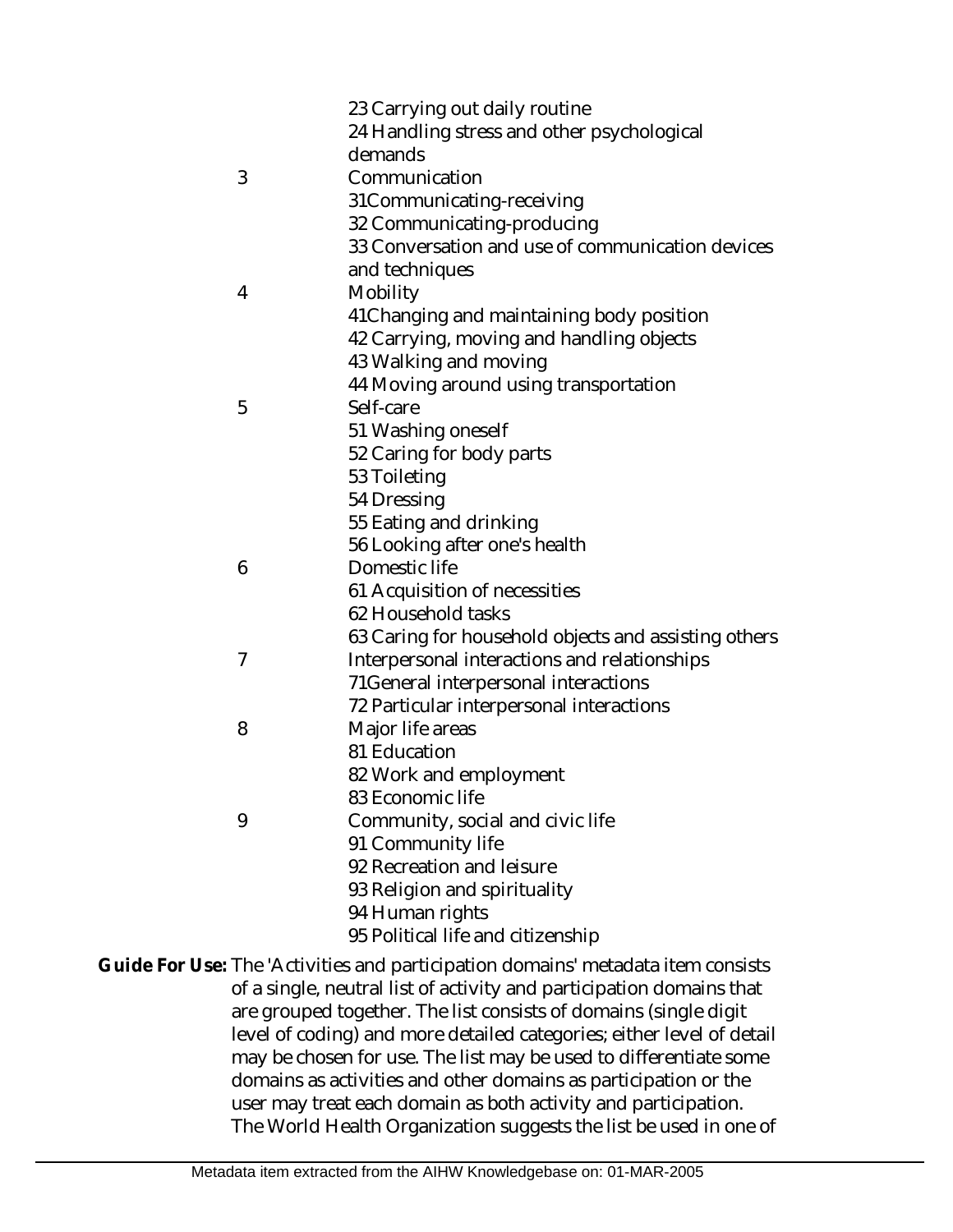four operational ways:

a. to designate some domains as activities and others as participation, not allowing any overlap;

b. same as (a) above, but allowing partial overlap;

c. to designate all detailed domains as activities and the broad category headings as participation;

d. to use all domains as both activities and participation. The ICF Australian User Guide proposes the use of either option

(b) or (d) with the use of additional qualifiers to delineate between activity and participation.

The qualifiers in this context correspond to the data elements 'Participation extent' and 'Participation-satisfaction level' and the activity qualifier 'Activity-level of difficulty'.

When recording activity limitation or participation restriction the area of limitation or restriction is always associated with a health condition. For example a limitation or restriction in exchange of information may be recorded when a person has had a stroke.

Collection Methods: Either domains (single digit headings such as Communication) or categories (two-digit codes such as Communicating-receiving) may be recorded.

> In order to indicate that an activity limitation exists in relation to a given area of activity, 'Activity-level of difficulty' should also be recorded.

The extent of, and level of satisfaction with, participation in a given area are indicated by the use of the qualifiers 'Participation extent' and 'Participation-satisfaction level'.

Multiple codes may be recorded. There are numerous possible methods for collecting activity, activity limitation, participation and participation restriction. A decision could be made to collect information:

- about every domain;

- on domains of particular relevance, or

- on a number of domains which are prioritised according to specified criteria.

See also the ICF Australia User Guide for further guidelines.

Related metadata: supersedes previous data element Activity areas version 1 supersedes previous data element Participation areas version 1 relates to the data element concept Disability version 2 relates to the data element concept Functioning version 1 relates to the data element concept Activity - functioning, disability and health version 1 relates to the data element concept Participation - functioning, disability and health version 1 relates to the data element concept Assistance with activities and participation version 1